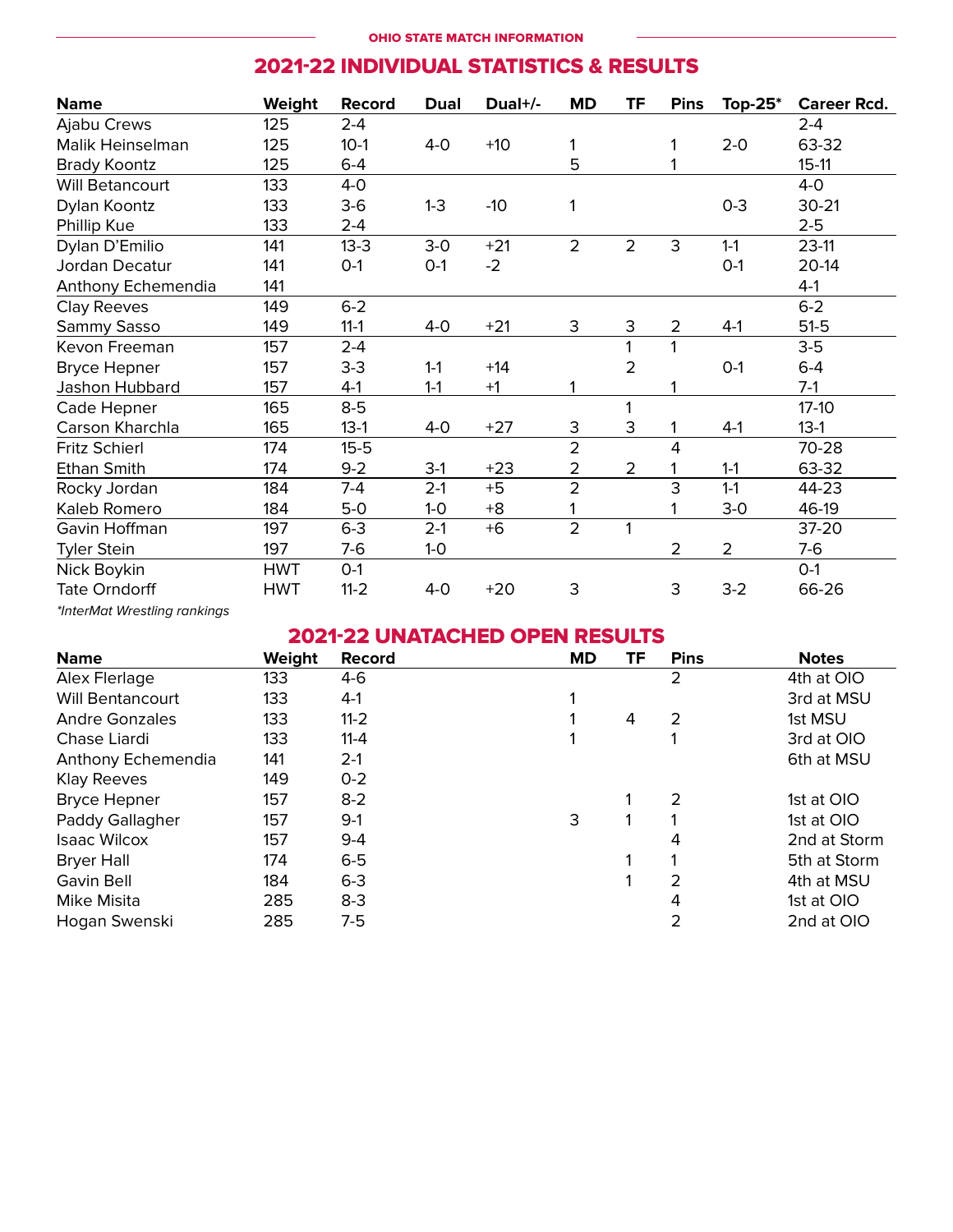## 202122 DUAL MATCH RESULTS

| No. 8 Ohio State 23, No. 14 North Carolina 12                                |            |                           |
|------------------------------------------------------------------------------|------------|---------------------------|
| Covelli Center   Columbus, Ohio   Nov. 7, 2021                               | <b>OSU</b> | <b>UNC</b>                |
| 165   No. 10 Carson Kharchla (OSU) def. Sonny Santiago (UNC)   MD, 10-2      | 4          | 0                         |
| 174   No. 6 Ethan Smith (OSU) def. No. 22 Gavin Kane (UNC)   D, 17-10        | 7          | 0                         |
| 184   No. 17* Rocky Jordan (OSU) def. No. 17 Clay Lautt (UNC)   D, 4-1       | 10         | 0                         |
| 197   Gavin Hoffman (OSU) def. Mark Chaid (UNC)   MD, 14-3                   | 14         | $\pmb{0}$                 |
| 285   No. 7 Tate Orndorff (OSU) def. No. 33 Brandon Whitman (UNC)   D, 2-0   | 17         | 0                         |
| 125   No. 15 Malik Heinselman (OSU) def. Spencer Moore (UNC)   D, 6-2        | 20         | 0                         |
| 133   No. 13 Jamie Hernandez (UNC) def. Dylan Koontz (OSU)   D, 5-3          | 20         | $\ensuremath{\mathsf{3}}$ |
|                                                                              |            |                           |
| 141   No. 14 Kizhan Clark (UNC) def. Jordan Decatur (OSU)   SV, 3-1          | 20         | 6                         |
| 149   No. 1 Sammy Sasso (OSU) vs. No. 5 Zach Sherman (UNC)   D, 4-3          | 23         | 6                         |
| 157   No. 2 Austin O'Connor (UNC) def. Jashon Hubbard (OSU)   Fall, 3:43     | 23         | 12                        |
| *Ranking at 197                                                              |            |                           |
| No. 8 Ohio State 17, No. 10 Virginia Tech 13                                 |            |                           |
| Cassell Coliseum   Blacksburg, Virginia   Nov. 19, 2021                      | OSU        | <b>VT</b>                 |
| 125   No. 14 Malik Heinselman (OSU) def. No. 12 Sam Latona (VT)   D, 5-2     | 3          | 0                         |
| 133   No. 4 Korbin Myers (VT) def. Dylan Koontz (OSU)   MD, 10-2             | 3          | 4                         |
|                                                                              |            |                           |
| 141   Dylan D'Emilio (OSU) def. Collin Gerardi (VT)   D, 4-0                 | 6          | 4                         |
| 149   No. 2 Sammy Sasso (OSU) def. No. 9 Bryce Andonian (VT)   D, 11-7       | 9          | 4                         |
| 157   No. 29 Connor Brady (VT) def. Bryce Hepner (OSU)   D, 3-2              | 9          | $\overline{7}$            |
| 165   No. 10 Carson Kharchla (OSU) def. Clayton Ulrey (VT)   D, 5-2          | 12         | $\overline{7}$            |
| 174   No. 4 Mekhi Lewis (VT) def. No. 6 Ethan Smith (OSU)   D, 6-4           | 12         | 10                        |
| 184   No. 9 Hunter Bolen (VT) def. No. 21 Rocky Jordan (OSU)   D, 7-1        | 12         | 13                        |
| 197   No. 24 Gavin Hoffman (OSU) def. Dakota Howard (TV)   D, 3-2            | 15         | 13                        |
| 285   No. 7 Tate Orndorff (OSU) def. No. 14 Nathan Trexler (VT)   D, 3-2     | 17         | 13                        |
| No. 8 Ohio State 51, Notre Dame College 0                                    |            |                           |
| Covelli Center   Columbus, Ohio   Nov. 23, 2021                              | OSU        | <b>NDC</b>                |
| 125   No. 9 Malik Heinselman (OSU) def. Jake Arnold (NDC)   Fall, 1:35       | 6          | 0                         |
|                                                                              | 10         | $\pmb{0}$                 |
| 133   Dylan Koontz (OSU) def. Dylan Burnoski (NDC)   MD, 18-7                |            |                           |
| 141   No. 20 Dylan D'Emilio (OSU) vs. Matthew Kaufmann (NDC)   TF, 19-3      | 15         | 0                         |
| 149   No. 2 Sammy Sasso (OSU) vs. Justin Crawford (NDC)   Fall, 1:10         | 21         | 0                         |
| 157   No. 25 Bryce Hepner (OSU) vs. Sandro Ramirez (NDC)   TF, 15-0          | 26         | 0                         |
| 165   No. 9 Carson Kharchla (OSU) vs. Cale Hoskinson (NDC)   TF, 24-9        | 31         |                           |
|                                                                              |            | $\pmb{0}$                 |
| 174   No. 6 Ethan Smith (OSU) vs. Thomas Schmitt (NDC)   Fall, 2:24          | 37         | 0                         |
| 184   No. 20 Rocky Jordan (OSU) vs. Logan Hall (NDC)   MD, 17-3              | 41         | $\mathbf 0$               |
| 197   Tyler Stein (OSU) vs. Joey King (NDC)   Fall, 4:51                     | 47         | 0                         |
| 285   No. 6 Tate Orndorff (OSU) vs. Mike Viramontes (NDC)   MD, 12-3         | 51         | 0                         |
|                                                                              |            |                           |
| No. 7 Ohio State 30, No. 22 Pittsburgh 7                                     |            |                           |
| Covelli Center   Columbus, Ohio   Dec. 12, 2021                              | OSU        | <b>PITT</b>               |
| 125   No. 14 Mailk Heinselman (OSU) def. No. 25 Cage Curry (PITT)   D, 5-2   | 3          | 0                         |
| 133   No. 6 Micky Phillippi (PITT) def. Dylan Koontz (OSU)   MD, 14-3        | 3          | 4                         |
| 141   No. 24 Dylan D'Emilio (OSU) def. No. 16 Cole Matthews (PITT)   D, 4-3  | 6          | 4                         |
| 149   No. 2 Sammy Sasso (OSU) def. Luke Kemerer (PITT)   TF, 22-6 (6:13)     | 11         | 4                         |
| 157   Jashon Hubbard (OSU) def. No. 30 Elijah Cleary (PITT)   D, 2-1         | 14         | 4                         |
| 165   No. 8 Carson Kharchla (OSU) def. No. 9 Jake Wentzel (PITT)   D, 4-3    | 17         | 4                         |
| 174   No. 6 Ethan Smith (OSU) def. Hunter Kernan (PITT)   TF, 26-8 (5:00)    | 22         | 4                         |
| 184   No. 10 Kaleb Romero (OSU) def. No. 31 Gregg Harvey (PITT)   MD, 10-2   | 26         | 4                         |
| 197   No. 2 Nino Bonaccorsi (PITT) def. No. 21 Gavin Hoffman (OSU)   D, 10-4 | 26         | 7                         |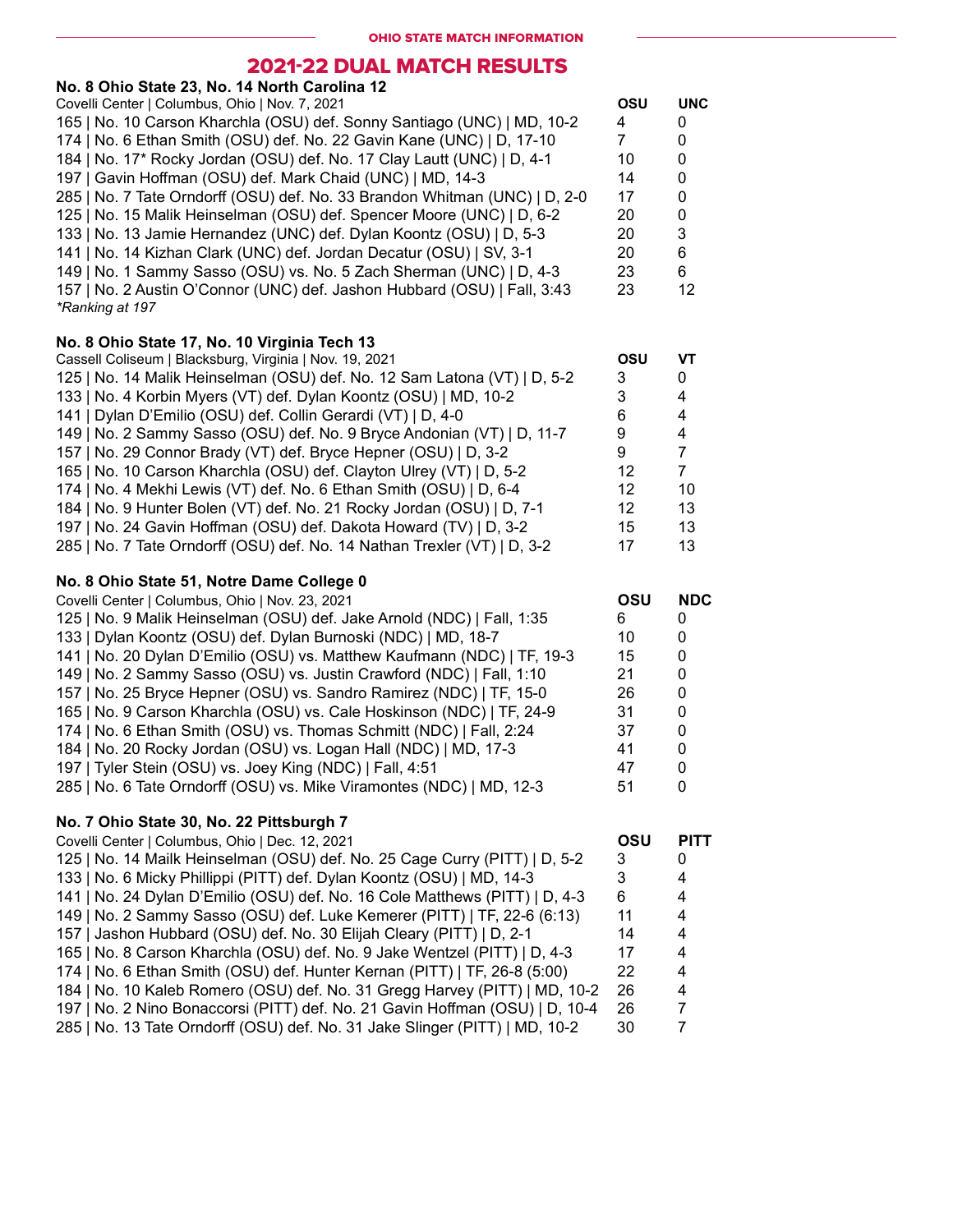## 202122 OPEN MATCH RESULTS

Michigan State Open (Nov. 6, 2021, East Lansing, Michigan) 125 (Brady Koontz, 0-2)

Joey Prata (Oklahoma) def. Brady Koontz (OSU) | D, 4-1 Tommy Hoskins (Unat. Ohio U.) def. Brady Koontz (OSU) | D, 7-5

## 133 (Phillip Kue, 2-2)

Tony Madrigal (Oklahoma) def. Phillip Kue (OSU) | MD, 10-0 Phillip Kue (OSU) def. Dylan Phelps (Olivet Col.) | D, 4-3 Phillip Kue (OSU) def. Vince Perez (Central Michigan) | D, 5-3 Dylan Ragusin (Unat. Michigan) def. Phillip Kue (OSU) | MD, 10-1

## 141 (Anthony Echemendia, 2-1)

Anthony Echemendia (Unat. OSU) def. Caleb Brooks (N. Illinois) | D, 4-2 Anthony Echemendia (Unat. OSU) def. Nicholas Bolivar (Indiana) | D, 8-3 Chance Lamar (Unat. Michigan) def.

Anthony Echemendia (Unat. OSU) | MFF

## 141 (Dylan D'Emilio, 5-1)

Dylan D'Emilio (OSU) def. Jonathan Moran (Indiana) | Fall, 2:28 Jacob Butler (Oklahoma) def. Dylan D'Emilio (OSU) | D, 5-4 Dylan D'Emilio (OSU) def. Nathan Young (N. Illinois) | MD, 14-4 Dylan D'Emilio (OSU) def. Pat Nolan (Michigan) | MD, 14-3 Dylan D'Emilio (OSU) def. We Rachal (Illinois) | D, 8-6 Dylan D'Emilio (OSU) def. Jaivon Jones (N. Illinois) | D, 8-2 (3rd)

#### 149 (Klay Reeves, 0-2)

Anthony Cheloni (N. Illinois) def Klay Reeves (Unat. OSU) | D, 5-2 Brice O'Hare (Oklahoma) def. Klay Reeves (Unat. OSU) | D, 3-2

## 157 (Bryce Hepner, 5-2)

Bryce Hepner (Unat. OSU) def. Justin West (Findlay) | Fall, 1:21 Bryce Hepner (Unat. OSU) def. Fidel Mayora (Unat. Michigan) | D, 4-0 Chase Saldate (MSU) def. Bryce Hepner (Unat. OSU) | D, 4-2 Bryce Hepner (Unat. OSU) def. Brawley Lamar (Cal Poly) | D, 5-4 Bryce Hepner (Unat. OSU) def. Joe Roberts (Illinois) | TF, 20-3 Bryce Hepner (Unat. OSU) def. Trevor Chumbley (Northwestern) | D, 3-1 Jordan Slivka (Ohio U.) def. Bryce Hepner (Unat. OSU)| NC (4th)

#### 157 (Kevon Freeman, 0-2)

Jordan Slivka (Ohio U.) def. Kevon Freeman (OSU) | Fall, 3:35 Anthony Gibson (N. Illinois) def. Kevon Freemon (OSU) | MFF

### 157 (Isaac Wilcox, 3-2)

Isaac Wilcox (Unat. OSU) def. Cameron Monzadeh (MSU) | Fall, 1:37 Johnny Lovett (Cent. Mich.) def Isaac Wilcox (Unat. OSU) | Dec. 3-1 Isaac Wilcox (Unat. OSU) def. Alec Reeves (N. Illinois) | D, 8-1 Isaac Wilcox (Unat. OSU) def. Alex Garcia (Edinboro) | Fall, 1:13 Drew Scharenbrock (Wisconsin) def. Isaac Wilcox (Unat. OSU) | D, 10-8

#### 174 (Fritz Schierl, 4-2)

Fritz Schierl (OSU) def. John Mark Williams (Ohio U.) | Fall, 5:30 Nate Jimenez (MSU) def Fritz Schierl (OSU) | D, 3-1 Fritz Schierl (OSU) def. Joseph Walker (Unat. Michigan) | SV-1 11-9 Fritz Schierl (OSU) Def. Ankhaa Enkmandakh (Northwestern) | D, 5-3 Fritz Schierl (OSU) def. DJ Shannon (Illinois) | DQ Adam Kemp (Cal Poly) def. Fritz Schierl (OSU) | D, 8-6 (4th)

#### 197 (Tyler Stein, 2-2)

Tyler Stein (OSU) def. Brad Wilton (MSU) | D, 2-1 Patrick Bruck (Michigan) def. Tyler Stein (OSU) | MD, 13-3 Tyler Stein (OSU) def. Matt Zuber (N. Illinois) | Fall, 2:55 Matt Wroblewski (Illinois) def. Tyler Stein (OSU) | D, 8-2

## Fresh/Soph Division (MSU Open)

## 125 (Ajabu Crews, 0-2)

Maximo Renteria (Unat. Illinois) def. Ajabu Crews (OSU) | Fall 5:32 Caleb Edwards (Unat. Edinboro) def. Ajabu Crews (OSU) | D, 9-5

## 133 (Andre Gonzales, 4-0)

Andre Gonzales (Unat. OSU) def. Manny Laguna (MSU) | TF, 19-4 Andre Gonzales (Unat. OSU) def. Mark Brado (Rochester) | D, 4-2 Andre Gonzales (Unat. OSU) def. Jack Lenox (Cal Poly) |Fall, 3:17 Andre Gonzales (Unat. OSU) vs. Chris Kim (Unat. Michigan | D, 2-0 (1st)

## 133 (Alex Flerlage, 1-2)

Alex Flerlage (Unat. OSU) def Ja'Kenon Merritt (CMU) | D 10-5 Jack Lenox (CMU) def. Alex Flerlage (Unat. OSU) | D 6-4 Abraham Hinrichsen (Unat. Cal Poly) def. Alex Flerlage (Unat. OSU) | TF, 15-0

## 133 (Will Bentancourt, 4-1)

Will Betancourt (Unat. OSU) def. Ashton Anderson (Unat. Findlay) | MD, 9-1

Will Betancourt (Unat. OSU) def. Christian White (Unat. Purdue) | D, 3-2 Chris Kim (Unat. Michigan) def. Will Betancourt (Unat. OSU) | D, 2-1 Will Betancourt (Unat. OSU) def. Ja'Kerion Merritt (Central Mich.) | D, 3-1 Will Betancourt (Unat. OSU) def. Chase Liardi (Unat. OSU) | NC (3rd)

## 133 (Chase Liardi, 5-2)

Chase Liardi (Unat. OSU) def. Luis Ortiz (Unat. Cal Poly) | MD, 16-6 Chase Liardi (Unat. OSU) def. Nathaniel Genobana (Unat. Northern Iowa) Chris Kim (Unat. Michigan) def Chase Liardi (Unat. OSU) | D, 4-0 Chase Liardi (Unat. OSU) def. Ashton Anderson (Unat. Findlay) | D, 8-1 Chase Liardi (Unat. OSU) def.

 Nathaniel Genobana (Unat. N. Iowa)| D, 1-0 Chase Liardi (Unat. OSU) def. Jack Lenox (Cal Poly) | D, 5-3 Will Betancourt (Unat. OSU) vs. Chase Liardi (Unat. OSU) | NC (4th)

## 174 (Bryer Hall, 0-2)

Lucas Daly (Unat. MSU) def. Bryer Hall (Unat. OSU) | D, 6-4 Graham Calhoun (Unat. Wisconsin) def. Bryer Hall (Unat. OSU) | Fall, 2:49

## 184 (Gavin Bell, 3-2)

Gavin Bell (Unat. OSU) def. Noah Licari (Rochester) | Fall, 2:32 Gavin Bell (Unat. OSU) def.

 Joseph Lyons (Unat. Cleveland State) | MD, 10-2 Dylan Connell (Unat. Illinois) def. Gavin Bell (Unat. OSU) | D, 8-3 Gavin Bell (Unat. OSU) def. Nate Barrett (Unat. Ashland) | TF, 22-6 Justin Carnahan (Olivet Col.) def. Gavin Bell (Unat. OSU) | Fall, 0:38 (4th)

### 285 (Mike Misita, 3-1)

Mike Misita (Unat. OSU) def. Drew Harris (Unat. Ohio U.) | Fall, 1:24 Mike Misita (Unat. OSU) def. Nick West (Unat. Michigan) | D, 5-0 Mike Misita (Unat. OSU) def. Simon Lato (Cent. Mich.) | D, 7-1 Tristan Ruhlman (Unat. Purdue) def. Mike Misita (Unat. OSU) | D, 7-1 (2nd)

285 (Hogan Swenski, 2-2)

Bryan Caves (Unat. Cent. Mich. )

def. Hogan Swenski (Unat. OSU) | D, 3-0

Hogan Swenski (Unat. OSU) def. Carter West (Rochester) | Fall, 1:24 Hogan Swenski (Unat. OSU) def. Drew Haris (Unat. Ohio U.) | Fall, 2:28 Jacob Christensen (Unat. N. Iowa) def. Hogan Swenski (Unat. OSU) | D, 3-2

## Ohio Intercollegiate Open (Nov. 14, 2021, Tiffin, Ohio) Gold Division (Open)

125 (Heinselman (4-0)/1st; Brady Koontz (3-/2nd) Malik Heinselman (OSU) def. Oscar Sanchez (Ohio U.) | D, 5-3 Malik Heinselman (OSU) def. Cole Laya (West Liberty) | D, 5-4 Malik Heinselman (OSU) def. Branden Mendoza (Tiffin) | MD, 11-3 Malik Heinselman (OSU) def. Brady Koontz (OSU) | D, 3-2 (1st)

Brady Koontz (OSU) def. Harrison Hadley (Heidelberg) | TF, 19-3 Brady Koontz (OSU) def. Christopher Merto (Edinboro Unat.) | D, 13-6 Brady Koontz (OSU) def. Tommy Hoskins (Ohio U. Unat.) | D, 3-1 Malik Heinselman (OSU) def. Brady Koontz (OSU) | D, 3-2 (2nd)

133 (Dylan Koontz 1-1/2nd, Will Bentancourt 3-1/3rd, Phillip Kue 0-2) Dylan Koontz (OSU) def. Will Bentancourt (OSU, Unat.) | 2-OT, 3-3 Gio Disabato (Ohio U.) def. Dylan Koontz (OSU) | D, 3-1 (2nd)

Will Bentancourt (OSU Unat.) def. Cameron Dickman (Tiffin) | MD, 15-5 Dylan Koontz (OSU) def. Will Bentancourt (OSU Unat.) | 2-OT 3-3 Will Bentancourt (OSU Unat.)

 def. Devin Easton (Glenville St. Col.) | TF, 17-2 Will Bentancourt (OSU Unat.)

def. Cameron Dickman (Tiffin) | MD, 10-1 (3rd)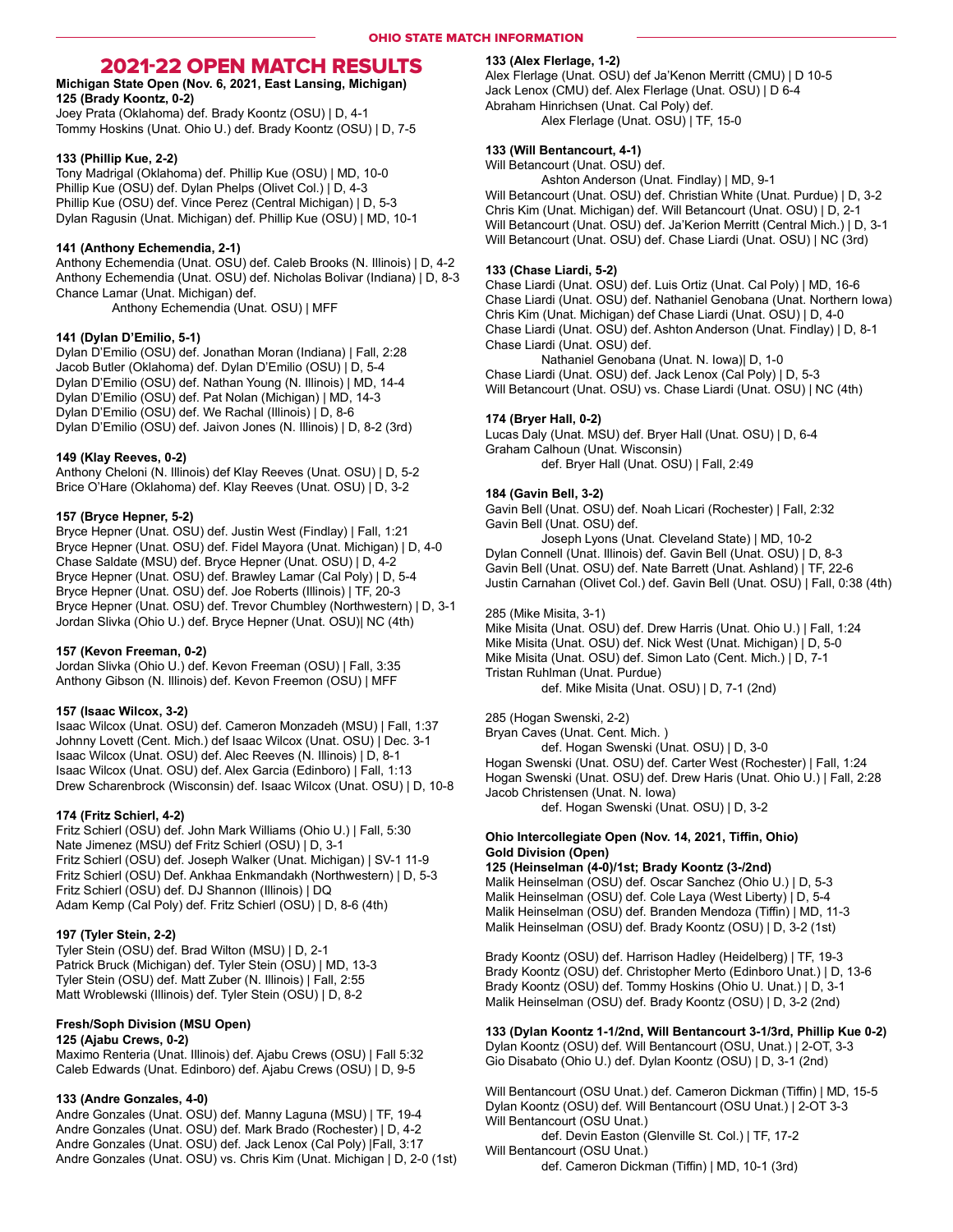Gio Disabato (Ohio U.) def. Phillip Kue (OSU) | MD, 11-0 Devin Easton (Glenville St. Col.) def. Phillip Kue (OSU) | MFF

## 141 (Dylan D'Emilio 3-0/1st)

Dylan D'Emilio (OSU) def. Marcus Jean Baptiste (West Liberty) | TF, 19-2 Dylan D'Emilio (OSU) def. Caiden Mooney (Mercyhurst) | Fall, 0:48 Dylan D'Emilio (OSU) def. Kyran Hagan (Ohio U.) | D, 5-2 (1st)

## 149 (Sammy Sasso 4-0/1st, Klay Reeves 4-1/5th)

Alec Hagan (Ohio U.) def. Klay Reeves (OSU) | SV-1, 6-4 Klay Reeves (OSU) def. Vinny Catanzaro (Mercyhurst) | D, 7-3 Klay Reeves (OSU) def. Ethan Hardy (Glenville St. Col.) | D, 5-4 Klay Reeves (OSU) def. Dwight Parker (Heidelberg) | D, 6-4 Klay Reeves (OSU) def. Alex Sampson (Mercyhurst) | D, 3-2 (5th)

Sammy Sasso (OSU) def. Matt Farrero (Mercyhurst) | TF, 20-5 Sammy Sasso (OSU) def. Ethan Hardy (Glenville St. Col.) | Fall, 2:00 Sammy Sasso (OSU) def. Walker Heard (West Virginia) | TF, 22-7 Sammy Sasso (OSU) def. Alec Hagan (Ohio U.) | MD, 12-3 (1st)

#### 157 (Bryce Hepner 3-0/1st, Isaac Wilcox 3-1/2nd, Kevon Freeman 2-2/4th)

Isaac Wilcox (OSU U/at.) def. Carson Pottenger (Heidelberg) | Fall, 1:48 Isaac Wilcox (OSU Unat.) def. Kaidon Winters (RIT) | D, 5-1 Isaac Wilcox (OSU Unat.) def. Kevon Freeman (OSU) | D, 7-2 Bryce Hepner (OSU Unat.) def. Isaac Wilcox (OSU Unat.) | D, 4-2 (2nd)

Kevon Freeman (OSU) def. Coltin Jezioro (Ohio U.) | TF, 18-0 Kevon Freeman (OSU) def. Christian Rivera (West Liberty) | Fall, 2:22 Isaac Wilcox (OSU Unat.) def. Kevon Freeman (OSU) | D, 7-2 Jordan Slivka (Ohio U.) def. Kevon Freeman (OSU) | D, 9-2 (4th)

Bryce Hepner (OSU Unat.) def. Nick Carbone (Ashland) | Fall, 2:21 Bryce Hepner (OSU Unat.) def. Jordan Slivka (Ohio U.) | D, 9-4 Bryce Hepner (OSU Unat.) def. Isaac Wilcox (OSU Unat.) | D, 4-2 (1st)

#### 165 (Carson Kharchla 4-0/1st, Cade Hepner 3-2)

Carson Kharchla (OSU) def. Kamal Adewumi (Ohio U.) | TF, 18-3 Carson Kharchla (OSU) def. Bryan LaVearn (Tiffin) | D, 9-8 Carson Kharchla (OSU) def. Jack Blumer (West Virginia) | MD, 12-3 Carson Kharchla (OSU) def. Colt Yinger (Ohio U.) | D, 3-1 (1st)

Cade Hepner (OSU) def. Sean Billups (Kent State) | D, 8-2 Robert Major (Unat.) def. Cade Hepner (OSU) | MD, 14-5 Cade Hepner (OSU) def. Blake Miller (West Liberty) | D, 8-2 Cade Hepner (OSU) def. Hunter Jones (Glenville St. Col.) | D, 9-6 Robert Major (Unat.) def. Cade Hepner (OSU) | Fall, 0:37

## 174 (Ethan Smith 4-0/1st, Fritz Schierl 2-2/6th)

Fritz Schierl (OSU) def. Hunter Delong (Glenville St. Col.) | MD, 12-1 James Limongi (Kent St.) def. Fritz Schierl (OSU) | D, 6-5 Fritz Schierl (OSU) def. Logan Stanley (Ohio U.) | D, 6-3 Scott Joll (West Virginia) def. Fritz Schierl (OSU) | D, 13-8 (6th)

Ethan Smith (OSU) def. Logan Stanley (Ohio U.) | MD, 19-7 Ethan Smith (OSU) def. Devin Miller (Heidelberg) | TF, 17-2 Ethan Smith (OSU) def. Sal Perrine (Ohio U. Unat.) | D, 13-6 Ethan Smith (OSU) def. James Limongi (Kent State) | MFF (1st)

#### 184 (Rocky Jordan 1-3)

Luke McGonigal (Mercyhurst) def. Rocky Jordan (OSU) | Fall, 2:25 Rocky Jordan (OSU) def. Adam Medieros (Heidelberg) | Fall, 2:44 Kian Thompson (Tiffin) def. Rocky Jordan (OSU) | MFF Luke McGonigal (Mercyhurst) def. Rocky Jordan (OSU) | MFF

#### 197 (Gavin Hoffman 3-0/1st, Tyler Stein 2-2-4th, Nick Boykin 0-1)

Gavin Hoffman (OSU) def. Jordan Greer (Ohio. U.) | TF, 16-1 Gavin Hoffman (OSU) def. Nicholas Mason (Tiffin) | D, 9-2 Gavin Hoffman (OSU) def. Jordan Williams (Glenville St. Col.) | MD, 19-8

Logan Kemp (West Liberty) def. Tyler Stein (OSU) | D, 4-2 Tyler Stein (OSU) vs. Nick Boykin (OSU) | FF Tyler Stein (OSU) vs. Nicholas Mason (Tiffin) | MFF Jordan Greer (Ohio U.) def. Tyler Stein (OSU) | MD, 8-0 (4th) Jordan Williams (Glenville St. Col.) def. Nick Boykin (OSU) | Inj: 3:35

### HWT (Tate Orndorff 4-0/1st)

Tate Orndorff (OSU) def. Andrew Irick (Indiana) | Fall, 5:51 Tate Orndorff (OSU) def. Luke Martin (Glenville St. Col.) | Fall, 1:59 Tate Orndorff (OSU) def. Jordan Earnest (Ohio U.) | D, 8-1 Tate Orndorff (OSU) def. Jacob Robb (Mercyhurst) | D, 10-3 (1st)

## White Division (Fr./Soph.)

125 (Ajabu Crews 2-2)

Ajabu Crews (OSU) def. Jake Arnold (ND, Ohio) | D, 3-2 Ajabu Crews (OSU) def.Brady Layman (Glenville St. Col.) D, 8-7 Lee Rubin (RIT) def. Ajabu Crews (OSU) | MFF Jace Schafer (Unat.) def. Ajabu Crews (OSU) | MFF

## 133 (Andre Gonzales 3-1/2nd, Chase Liardi 3-1/3rd, Alex Ferlage 2-2/4th)

Chase Liardi (OSU Unat.) def Christopher Dean (RIT) | Fall, 1:14 Chase Liardi (OSU Unat.) def. Gavin Weaver (Ashland) | D, 3-1 Jordan Titus (Unat.) def. Chase Liardi (OSU Unat.) | D, 5-4 Chase Liardi (OSU Unat.) def. Alex Flerlage (OSU Unat.) | SV-1 5-3 (3rd)

Andre Gonzales (OSU Unat.) def. Jeff Robinson (RIT) | TF, 16-1 Andre Gonzales (OSU Unat.) def. Michael Dolan (West Virginia) | D, 8-5 Andre Gonzales (OSU Unat.) def. Alex Flerlage (OSU Unat.) | Fall, 1:48 Jordan Titus (Unat.) def. Andre Gonzales (OSU Unat.) | D, 6-5 (2nd)

Alex Flerlage (OSU Unat.) def. Joshua Lyons (Tiffin Unat.) | Fall, 4:21 Alex Flerlage (OSU Unat.) def. Josh Gibson (Heidelberg) | Fall, 1:00 Andre Gonzales (OSU Unat.) def. Alex Flerlage (OSU Unat.) | Fall, 1:48 Chase Liardi (OSU Unat.) def. Alex Flerlage (OSU Unat.) | SV-1 5-3 (4th)

## 157 (Paddy Gallagher 4-0/1st)

Paddy Gallagher (OSU Unat.) def. Jake Justice (Heidelberg) | Fall, 0:13 Paddy Gallagher (OSU Unat.) def. Max Stedeford (Mercyhurst) | TF, 25-10 Paddy Gallagher (OSU Unat.) def. Garrett Thompson (Ohio U. Unat.) MD, 12-4 Paddy Gallagher (OSU Unat.)

def. Peyten Kellar (Ohio U. Unat.) | D, 7-5 (1st)

## 174 (Bryer Hall 3-1/5th)

Zachary Stedeford (RIT) def. Bryer Hall (OSU Unat.) | D, 4-3 Bryer Hall (OSU Unat.) def. Parker Moore (ND, Ohio) | Fall, 4:03 Bryer Hall (OSU Unat.) def. Natan Parker (RIT) | TF, 19-2 Bryer Hall (OSU Unat.) def. Corbin May (Ashland) | Fall, 2:09 (5th)

#### HWT (Mike Misita 3-0/1st, Hogan Swenski 3-1/2nd)

Hogan Swenski (OSU Unat.) def. Devon Richard (Unat.) | D, 2-1 Hogan Swenski (OSU Unat.) def. Tristan Kemp (West Virginia) | D, 1-0 Hogan Swenski (OSU Unat.) vs. Jamie Kilver (West Liberty) | D, 5-0 Mike Misita (OSU Unat.) def. Hogan Swenski (OSU Unat.) | D, 1-0 (2nd)

Mike Misita (OSU Unat.) def. Mike DeLuca (Mercyhurst) | Fall, 1:42 Mike Misita (OSU Unat.) def. Wyatt Bailey (Ashland Unat.) | Fall, 2:46 Mike Misita (OSU Unat.) def. Hogan Swenski (OSU Unat.) | D, 1-0 (1st)

## 2021 Cliff Keen Invitational

## (Dec. 3-4, 2021, Las Vegas Convention Center, Las Vegas) 125 (Heinselman is No. 3 seed/2-1)

No. 9 Malik Heinselman (OSU) def. Greg Diakomihalis (CORN) | D, 5-3 No. 9 Malik Heinselman (OSU) def. Eddie Flores (CSUB) | D, 4-2 No. 26 Brandon Kaylor (ORST) def. No. 9 Malik Heinselman (OSU) | D, 5-4 Antonio Lorenzo (CALP) def. No. 9 Malik Heinselman (OSU) | M FF

## 133 (Koontz/1-2)

Dylan Koontz (OSU) def. Dillon Murphy (HARV) | D, 6-1 No. 14 Chance Rich (CSUB) def. Dylan Koontz (OSU) | SV, 7-5 Caleb Gross (SDSU) def. Dylan Koontz (OSU) | D, 5-3

## 141 (D'Emilio is No. 6 seed/2-2)

No. 20 Dylan D'Emilio (OSU) def. Christian Nunez (CBU) | Fall, 6:43 No. 20 Dylan D'Emilio (OSU) def. Michael Jaffe (HARV) | D, 10-5 No. 11 Chad Red (NEB) def. No. 20 Dylan D'Emilio (OSU) | D, 3-2 No. 30 Angelo Martinoni (CSUB) def. No. 20 Dylan D'Emilio (OSU) | D, 4-3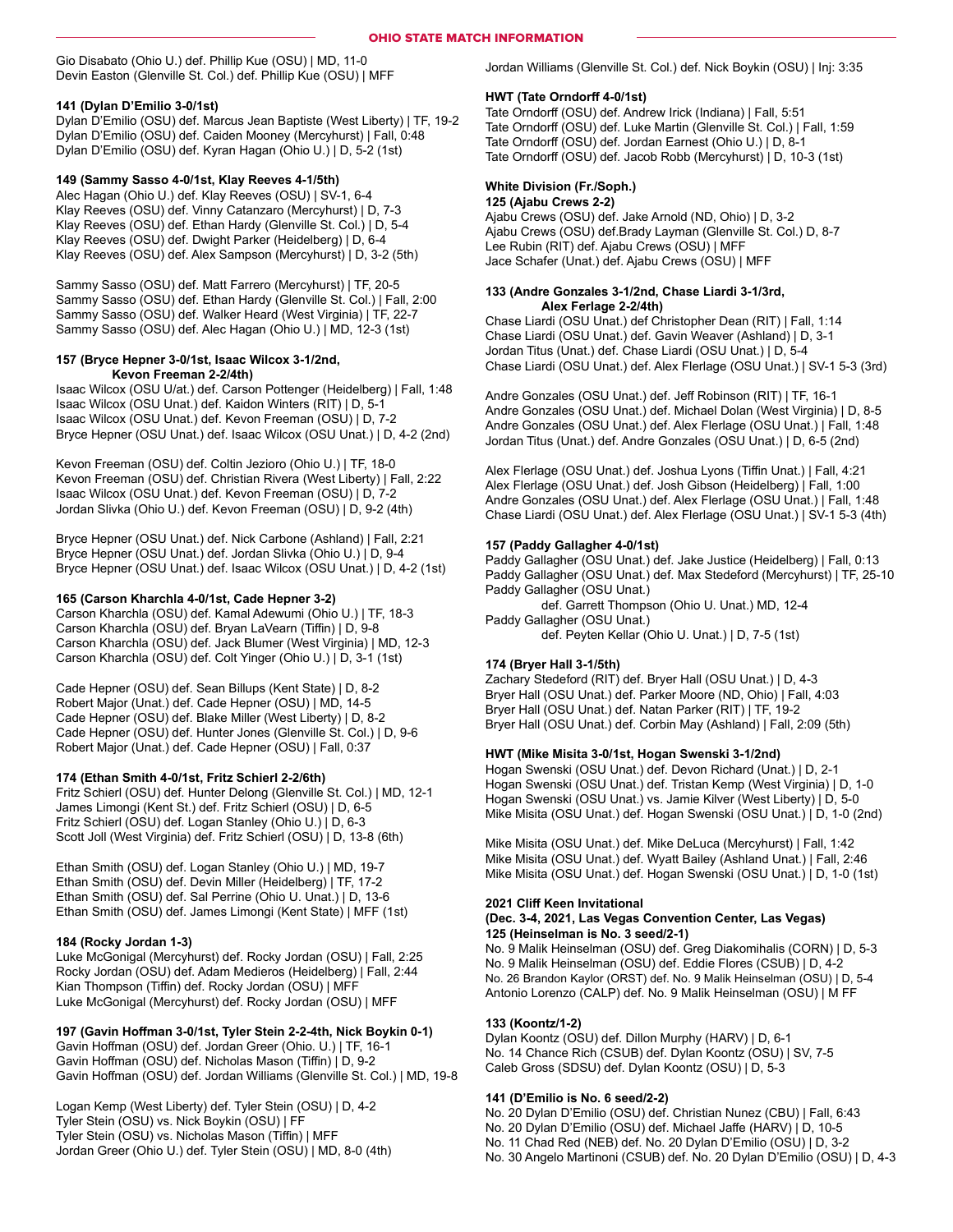## OHIO STATE MATCH INFORMATION

## 149 (Sasso is No. 2 seed/3-1 Second)

No. 2 Sammy Sasso (OSU) def. Nick Lombard (BING) | MD, 12-4 No. 2 Sammy Sasso (OSU) def. No. 15 Mitch Moore (OKLA) | MD, 12-0 No. 2 Sammy Sasso (OSU) def. No. 4 Yahya Thomas (NW) | D, 5-4 No. 1 Yianni Diakomihalis (CORN) def. No. 2 Sammy Sasso (OSU) | D, 7-2

#### 157 (Hepner is No. 10 seed/2-2)

No. 25 Bryce Hepner (OSU) def. Shaun Williams (SHU) | TF, 20-0 2:19 No. 15 Will Lewan (MICH) def. No. 25 Bryce Hepner (OSU) | D, 3-1 No. 25 Bryce Hepner (OSU) def. Nathan Moore (UNCO) | D, 9-3 Kyle Mosher (COL) def. No. 25 Bryce Hepner (OSU) vs. | Fall, 1:55

#### 165 (Kharchla is No. 3 seed/5-1 Third)

No. 9 Carson Kharchla (OSU) def. Grant Speer (CIT) | F, 1:23 No. 9 Carson Kharchla (OSU) def. Emil Soehnien (PUR) | TF, 20-5 6:30 No. 9 Carson Kharchla (OSU) def. No. 17 Julian Ramirez (CORN) | MD, 15-7 No. 4 Shane Griffith (STAN) def. No. 9 Carson Kharchla (OSU) | D, 5-4 No. 9 Carson Kharchla (OSU) def. No. 12 Philip Conigliaro (HARV) | D, 5-3 No. 9 Carson Kharchla (OSU) def. No. 17 Julian Ramirez (CORN) | D, 5-2

#### 174 (Smith is No. 2 seed/3-1 Second.)

No. 6 Ethan Smith (OSU) def. Max Major (MICH) | TF, 26-9 6:52 No. 6 Ethan Smith (OSU) def. No. 20 Gerret Nijenhuis (PUR) | MD, 14-6 No. 6 Ethan Smith (OSU) vs. No. 31 Adam Kemp (CALP) | D, 3-2 No. 3 Mikey Labriola (NEB) def. No. 6 Ethan Smith (OSU) | SV, 7-5

#### 184 (Romero is No. 5 seed/4-0 First)

Kaleb Romero (OSU) def. Sam Deprez (BING) | Fall, 4:18 Kaleb Romero (OSU) def. No. 18 Darrien Roberts (OKLA) | D, 3-2 Kaleb Romero (OSU) def. No. 11 Tate Samuelson (WYO) | D, 6-3 Kaleb Romero (OSU) def. No. 15 Taylor Venz (NEB) | D, 7-3

## 197 (Hoffman is No. 10 seed/1-2)

No. 21 Gavin Hoffman (OSU) def. Tanner Sloan (SDSU) | D, 4-3 No. 8 Patrick Brucki (MICH) def. No. 21 Gavin Hoffman (OSU) | D, 8-5 No. 27 Luke Stout (PU) def. No. 21 Gavin Hoffman (OSU) | D, 7-5

#### HWT (Orndoff is No. 1 seed/3-2 Fourth)

No. 6 Tate Orndorff (OSU) def. Lee Herrington (UNK) | Fall, 2:32 No. 6 Tate Orndorff (OSU) vs. No. 30 Joe Doyle (BING) | MD, 10-2 No. 15 Yaraslau Slavikouski (HARV) def. No. 6 Tate Orndorff (OSU) | D, 3-2 No. 6 Tate Orndorff (OSU) def. No. 22 AJ Nevills (SDSU) | D, 4-4 (TB2) No. 13 Christian Lance (NEB) def. No. 6 Tate Orndorff (OSU) | D. 9-4

#### Storm Open (Dec. 5, Osborne Athletic Center, Painesville, Ohio)

#### 125 (B. Koontz/4-0 First)

Brady Koontz (OSU) def. Caden Crawford (Tiffin Unat.) | Fall 4:59 Brady Koontz (OSU) def. Zachary Soda (Edinboro) | D, 6-2 Brady Koontz (OSU) def. Brady Sherback (Seton Hall) | MD, 13-1 Brady Koontz (OSU) vs. Jordan Rodriguez (Lake Erie Col.) | MD, 11-2

#### 133 (Gonzales/4-1 Third)

Andre Gonzales (OSU Unat.) def. Declan Neville (Bulls WR) | TF 19-1 Andre Gonzales (OSU Unat.) def. Ryan Wehner (Lake Erie Col.) | D, 6-1 Chase Liardi (OSU Unat.) def. Andre Gonzales (OSU Unat.) | SV-1 6-4 Andre Gonzales (OSU Unat.) def. Cabeb Svingala (Bulls WR) | MD, 16-2 Andre Gonzales (OSU Unat.) def. Ryan Wehner (Lake Erie Col.) | TF, 20-4

### 133 (Liardi/3-1 Second)

Chase Liardi (OSU Unat.) def. Cameron Soda (Edinboro) | D, 4-2 Chase Liardi (OSU Unat.) def. Michael Catanzaro (Ohio U. Unat.) | D, 6-1 Chase Liardi (OSU Unat.) def. Andre Gonzales (OSU Unat.) | SV-1 6-4 Will Betancourt (OSU) def. Chase Liardi (OSU Unat.) MFF

#### 133 (Flerlage/1-2)

Alex Flerlage (OSU Unat.) def. Mason Bush (Bulls WR) | D, 7-2 Will Betancourt (OSU) def. Alex Flerlage (OSU Unat.) | D, 6-0 Caleb Svingala (Bulls WR) dev. Alex Flerlage (OSU Unat.) D, 7-0

#### 133 (Betancourt/ 4-0 First)

Will Betancourt (OSU) def. Nicholas Minnick (Bulls WR) | D, 1-0 Will Betancourt (OSU) def. Alex Flerlage (OSU Unat.) | D, 6-0 Will Betancourt (OSU) def. Corey Gamet (Lake Erie Col.) | MFF Will Betancourt (OSU) def. Chase Liardi (OSU Unat.) MFF

## 149 (Reeves/2-1 Third)

Klay Reeves (OSU) def. Jesse Bowers (Ashland U.) | D, 9-3 Klay Reeves (OSU) def. Kaleb Burgess (Bulls WR) | D, 6-4 Kyle Schnickle (Clarion Unat.) def. Klay Reeves (OSU) | Inj. 6:38

### 157 (Hubbard/3-0 First)

Jashon Hubbard (OSU) def. Nick Coreno (Gannon U.) | MD, 8-0 Jashon Hubbard (OSU) def. Jordan Hamlin (Fairmont St.) | Fall, 0:34 Jashon Hubbard (OSU) def. Isaac Wilcox (OSU Unat.) | D, 4-2

## 157 (Wilcox/3-1 Second)

Isaac Wilcox (OSU Unat.) def. Taven Swick (Fairmont St.) | Fall, 1:19 Isaac Wilcox (OSU Unat.) def. Garrett Thompson (Ohio U. Unat.) | JD, 10-2 Isaac Wilcox (OSU Unat.) def. Tyler Swiderski (Lake Erie Unat.) | MFF Jashon Hubbard (OSU) def. Isaac Wilcox (OSU Unat.) | D, 4-2

#### 165 (Hepner/3-1 Fifth)

Cade Hepner (OSU) def. Aaron McDaniel (Edinboro Unat.) | D, 6-1 Jay Nivison (Bulls WR) def. Cade Hepner (OSU) | D, 4-3 Cade Hepner (OSU) vs. Colton Blaha (MSU Unat.) | D, 8-5 Cade Hepner (OSU) vs. Cade Moisey (Fairmont St.) | FF

#### 174 (Schierl/5-0 First)

Fritz Schierl (OSU) def. Bryson Alsteen (Bulls WR) | D, 8-2 Fritz Schierl (OSU) def. Jaron Patterson (Lake Erie Col.) | Fall, 4:01 Fritz Schierl (OSU) def. Corbin May (Ashland) | MD, 11-3 Fritz Schierl (OSU) def. Bryer Hall (OSU Unat.) | D, 5-2 Fritz Schierl (OSU) def. John Penfold (Lake Erie Col.) | D, 6-1

## 174 (Hall/3-2 Fifth)

Bryer Hall (OSU Unat.) def. Frank Guzzi (Gannon) | TF, 18-2 Bryer Hall (OSU Unat.) vs. Mike Canaglia (Kent St. Unat.) | Fall, 1:10 Fritz Schierl (OSU) def. Bryer Hall (OSU Unat.) | D, 5-2 Lucas Daily (MSU Unat.) def. Bryer Hall (OSU Unat.) | D, 7-0 Bryer Hall (OSU Unat.) def. Cole Casilio (Gannon Unat.) | D, 8-7

#### 184 (Jordan/4-0 First)

No. 19 Rocky Jordan (OSU) def. Logan Hall (Notre Dame Col.) | MD, 10-0 No. 19 Rocky Jordan (OSU) def. Fabio Preka (Bulls WR) | Fall, 0:47 No. 19 Rocky Jordan (OSU) def. Ashton Breen (Kent St. Unat.) Fall, 0:56 No. 19 Rocky Jordan (OSU) def. Gavin Bell (OSU Unat.) | D, 6-1

#### 184 (Bell/3-1, Second)

Gavin Bell (OSU Unat.) def. Nate Barrett (Ashland Unat.) | D, 9-5 Gavin Bell (OSU Unat.) def. Riley O'Mara (Seton Hill) | Fall, 1:52 Gavin Bell (OSU Unat.) def. Brylan Clouse (Lake Erie Col. | MFF No. 19 Rocky Jordan (OSU) def. Gavin Bell (OSU Unat.) | D, 6-1

#### HWT (Misita/2-2 Fourth)

Mike Misita (OSU Unat.) def. Drew Harris (Ohio U. Unat.) | Fall, 0:55 Mike Misita (OSU Unat.) def. Paul Scaramuzzino (Lake Erie Col.) | D, 5-0 Mike Viramonhes (Notre Dame Col.) def. Mike Misita (OSU Unat.) | FF Gehrig Hutchinson (Gannon Univ.) def. Mike Misita (OSU Unat.) | MFF

#### HWT (Swenski/2-2 Sixth)

Hogan Swenski (OSU Unat.) def. Robbie Unruh (Bulls WR) | D, 7-2 Laron Parks (Notre Dame Col.) def. Hogan Swenski (OSU Unat.) | D, 7-2 Hogan Swenski (OSU Unat.) def. TJ Boyd (Fairmont St.) | D, 2-0 Ronnie D'Amico (Lake Erie Col.) def. Hogan Swenski (OSU Unat.) | D, 5-1

### Cleveland State Open (Dec. 11, Woodling Gymnasium, Cleveland St.)

## 125 (B. Koontz/2-2)

Brady Koontz (OSU) def. Hunter Verge (Clarion) | MD, 17-5 Logan Heil (CSU) def. Brady Koontz (OSU) | D, 10-8 Brady Koontz (OSU) def. Patrick Adams (BUFF Unat.) | MD, 12-2 Brock Bergelin (CMU) def. Brady Koontz (OSU) | D, 9-7

## 157 (Gallagher/5-1 Fifth)

Paddy Gallagher (OSU Unat.) def. G. Thompson (Ohio Unat.) | MD, 15-4 Paddy Gallagher (OSU Unat.) def. Collin McCorkle (PITT) | D, 9-2 Michael Petite (BUF Unat.) def. Paddy Gallagher (OSU Unat.) | SV, 8-6 Paddy Gallagher (OSU Unat.) def. Derek Fields (NCSU) | D, 3-2 Paddy Gallagher (OSU Unat.) def. T. Wachter (CMU Unat.) | MD, 16-7 Paddy Gallagher (OSU Unat.) def. Tyler Badgett (Pittsburgh) | D, 10-9